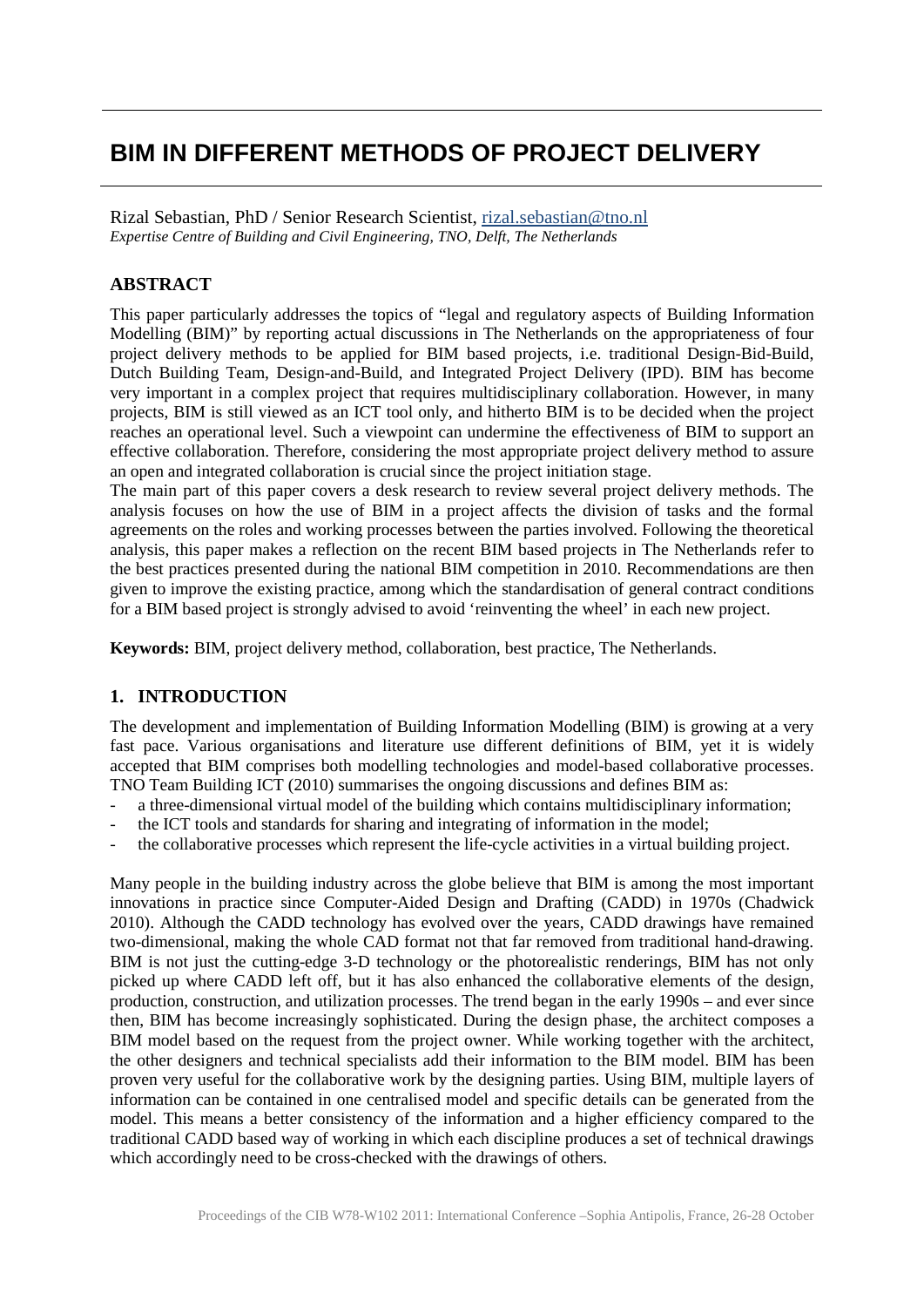Despite the increasing technological readiness, large-scale utilisation of BIM in the building industry is hampered by uncertainties regarding the legal and business aspects (Kent Holland 2010; McAdam 2010; Sebastian 2010; Greenwood et al. 2010; Ashcraft 2008; InPro 2009a & 2009b). Conflict of interests among the project stakeholders and regulatory constraints cannot be ignored. However, in many projects, BIM is still viewed as an ICT tool only, and hitherto BIM is to be decided when the project reaches an operational level. Such a viewpoint can undermine the effectiveness of BIM to support the project collaboration. Besides, many existing project delivery methods have not sufficiently addressed the key issues of integrated collaboration with BIM support. In addition to this, in contrary to the rather generic character of the technology, the local influences at the project level are still strong, for instance contractual legislations strongly differ between countries. Therefore, considering the most appropriate project delivery method in relation to the contract type to assure an open and integrated collaboration is crucial since the project initiation stage.

This paper particularly addresses the topics of "legal and regulatory aspects of Building Information Modelling (BIM)" by reporting actual discussions in The Netherlands on the appropriateness of four project delivery methods for a BIM based project, namely: traditional Design-Bid-Build, Dutch Building Team, Design-and-Build, and Integrated Project Delivery (IPD). The main part of this paper covers a desk research to review the selected methods. Following the theoretical analysis, a reflection on some recent practice in the Netherlands is made refer to the BIM based building projects nominated for a national BIM competition in 2010.

# **2. BRIEF OVERVIEW OF THE BUSINESS AND LEGAL ISSUES OF BIM**

The concept of BIM was introduced with the vision towards an open and integrated collaborative process in the building project. Many argue that the use of BIM in a building project will bring important added values if information is shared and managed openly. This will result in economic benefits, such as significant reduction of failure cost by preventing and eliminating design errors by the integration of information from different disciplines since the early-design stage in a virtual building model.

Despite the existence of a common belief in the economic benefits of BIM, the practitioners are still confronted by several issues that are less supportive for the business strategy to implement BIM, i.e. the lack of immediate benefits of BIM for the stakeholders; and the changing roles, responsibilities and payment arrangements. For many designers and engineers, the immediate benefits of BIM are not proportional to the investment in the new technology at the operational level (Sebastian 2010). In order to offer BIM based services, design and engineering firms must adopt the new technology, install the advanced software, train their employees, and champion BIM use. They need to restructure their workflows and reinvent the design processes. Furthermore, collaborating BIM-wise leads to a shift of activities from the later stages to the early-design stage. As engineering and quality-control work is done concurrently with design, a new proportion of fee and a new payment arrangement in the design stage come into force. In the current practice, much, if not all, activities in detailed-design, engineering and quantity specification stages will be done in the earlier stages. It means that designers and engineers can no longer expect a significant proportion of the payment in the detailed-design, engineering and quantity-specification stages. For the contractors, one of the main concerns is how to get an early involvement in the design and engineering stages. Another concern is the often difficult and costly adoption of BIM approach in the wide-range of the workflows and construction labourer groups within the company and in agreement with the subcontractors and suppliers.

Next to the business issues, the legal aspects very much affect the success of BIM implementation in building projects. In this paper, the legal aspects of BIM are categorised in two types: 1) the general legal aspects concerning the law and regulations on information and communication; and 2) the project-specific aspects concerning the project delivery method and contractual arrangement for a project. The general aspects regard the protocols of information exchange and information management between and among the parties involved in a project. These issues are relevant before the start of the project, during the project, and after the delivery of the project. In most countries,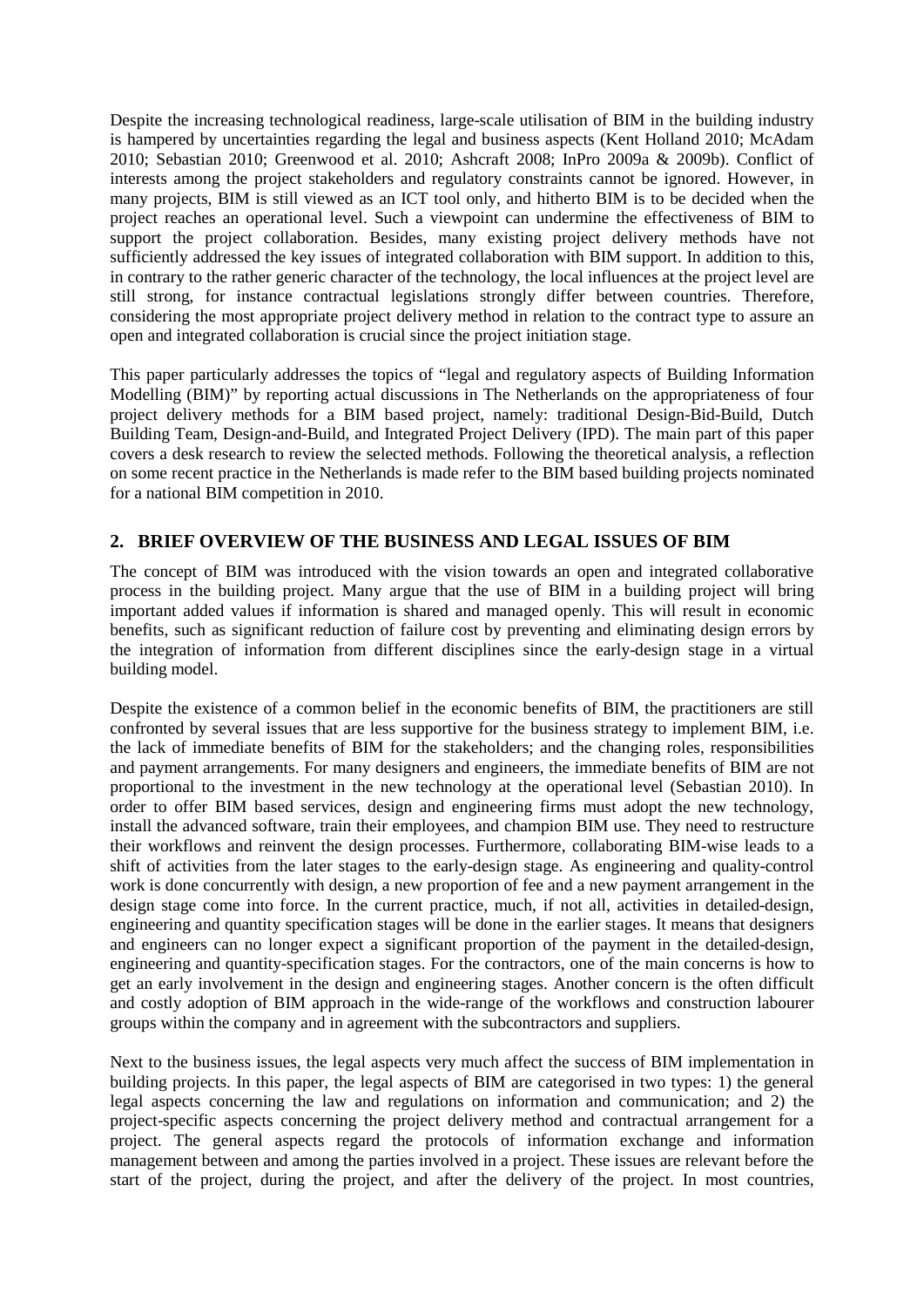including the Netherlands, the existing regulations have not yet been designed to address the authenticity and legal status of information supplied in BIM, structure and format of information, safekeeping and archiving of information, and way of communication when BIM is used (Chao-Duivis 2009). This issue regards the general legal framework on information in the country, and it is outside the scope of this paper. The project-specific aspects regarding project delivery is within the scope of this paper and will be further described in the following sections.

# **3. REVIEW OF SEVERAL PROJECT DELIVERY METHODS IN RELATION TO THE USE OF BIM**

This paper distinguishes a project delivery method from a collaboration model and a contract type. Almost all building projects nowadays are carried out by a number of parties together. When the project owner decides to involve project partners, the model of collaboration relationship needs to be selected, i.e. a traditional client-contractor relationship, an alliance, a comakership, or a project-based partnering like Public-Private Partnership. After the collaboration model has been decided, a project delivery method applies to establish the project organisation. Widely known project delivery methods are Design-Bid-Build (which is also known as 'traditional') and Design-and-Build (including the variants, which extend to maintenance, financing, and operation). In a project that involves a public client, a public tender usually applies within the selected project delivery method. Following the tender process, the winning parties will be awarded a contract. In the contracting process, the agreements between the project owner and the parties involved are formulated in a project contract that is usually based on a standard contract model (JCT 2007; Bruggeman et al. 2008).

In The Netherlands, there is an ongoing discussion on four project delivery methods in relation to BIM based projects, i.e. 1) the traditional Design-Bid-Build; 2) the Dutch Building Team; 3) the Designand-Build, and 4) the Integrated Project Delivery (IPD). It is commonly believed that the use of BIM in the project affect changes in the division of tasks and the formal agreement on the roles and working processes between the parties involved (Sebastian 2011).

#### **3.1. BIM use in traditional Design-Bid-Build project delivery method**

Design-Bid-Build is widely known and most often used in building projects across the world. This method is characterised by the clear separation of responsibilities of designing and constructing. After project definition stage, the project owner hires an architect to generate the building design. The design is then further developed and detailed by the architect together with technical designers, who also generate the technical specifications of the building. Based on the detailed design and technical specifications, the project owner organises a tender process to select a contractor. The tenderers submit their offers that show the proposed price to construct the building. In most tenders, the lowest price bidder will be awarded a contract. Most project owners choose the Design-Bid-Build method because they can exercise a full authority over the design and construction processes. A professional client organisation with much experience and technical knowledge is likely able to define the detailed design criteria and technical requirements of the building. Another important reason to choose this method is that the project owner has full liberty to select a trusted architect based on subjective preferences such as architectural style and design approach.

In Design-Bid-Build method, designing and constructing are considered as two separate activities which take place in two sequential phases and are carried out by two different parties. Due to this division, the integration of the building life-cycle information through BIM and in the BIM model can only be done to a limited extent. The contract award that follows the tender is commonly the moment when the BIM model is transferred from of the architect to the contractor. Two most important issues which must be dealt with properly are: 1) the necessary measures and agreements to prevent or minimise the loss of information during the conversion between the different BIM systems of the architect and the contractor, and 2) the clarity of the intellectual rights of the model and its parts. The latest also implies the division of responsibilities and liabilities if mistakes are found in the model of its parts. This should be included in the additional legal clause in the contract.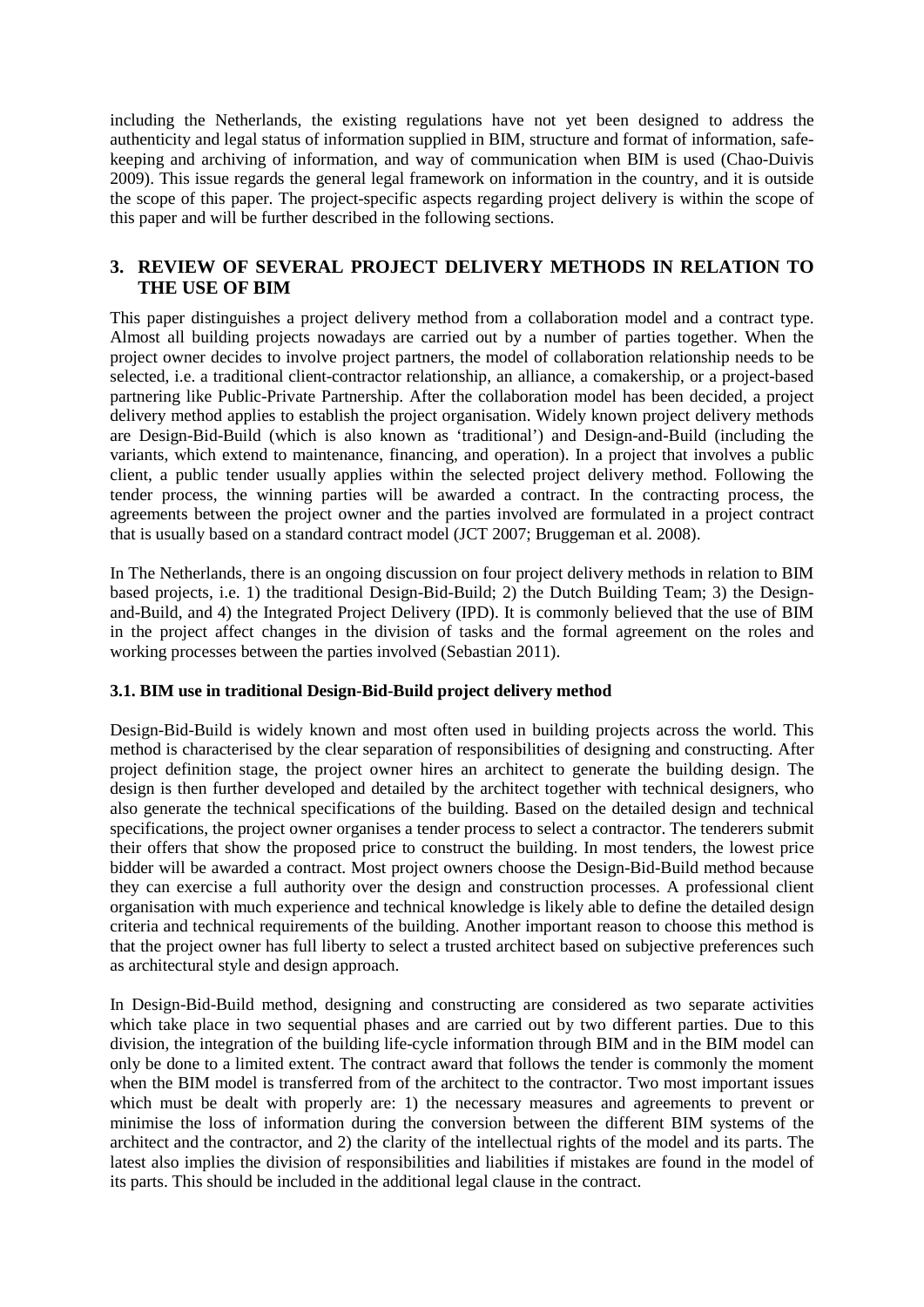Although the design parties have developed a complete BIM model before the tender, until present, no project is known to use the full BIM model as the sole or main tender document that replaces the traditional drawings, details, and specifications. The first reason behind this is there are still discussions about the legal status of the BIM model, i.e. whether any right can be derived from the information in the model. The second reason is there is still no consensus on how the information in the BIM model can be fully assessed and interpreted. Even with the advanced development of open ICT standards at present, a full interoperability between different software applications cannot be guaranteed.

#### **3.2. BIM use in Dutch Building Team project delivery method**

The Dutch Building Team method can be considered as an extended version of the traditional Design-Bid-Build method. This method is especially known in the Netherlands as it is based on the Model Building Team Agreement 1992 (Bruggeman et al. 2008). This method is different from alliance or partnering. The purpose of this method is to involve the contractor during the design stage. The contractor is expected to contribute the knowledge about construction techniques and logistics as well as about actual cost calculation. During the design stage, the contractor only holds an advisory role to the project owner and the design team. The design team, consisting of the architect and technical designers, develops the designs, details and technical specifications for tendering. The project owner then organises a tender to select the contractor who will construct the building.

Under strict conditions of fairness and transparency, the contractor who has been involved in the design stage may also join the tender. The transparency about which knowledge the advising contractor has gained during the design phase (the pre-tender knowledge) must be guaranteed. The pre-tender knowledge may never become a privilege during a public tender procedure. When BIM is used, special attention must be given to the agreement of access rights to specific BIM knowledge with regards to the confidentiality of certain pre-tender knowledge.

## **3.3. BIM use in Design-and-Build project delivery method**

Design-and-Build (including its extended variants (i.e. design-build-maintain (DBM), design-buildfinance-maintain (DBFM), and design-build-finance-maintain-operate (DBFMO)) has a basis concept that is the project owner establishes a contract with a single party (a contractor or a consortium) which is fully responsible for both designing and constructing the project. In the case that the contract is signed with the main contractor, this contractor then hires an architect and other specialists. In the case that the contract is signed with a consortium, the contractor and the other parties together are joined as partners in the consortium. Another characteristic of this method is the tender based on functional programme of requirements, instead of the detailed design and technical specifications. The candidate contractors (or consortiums) submit offers, which include the proposed design solution next to the price for design, construction, and the other activities such as financing, maintenance, and operation if applicable depending on the scope of the tender.

Design-and-Build becomes more and more popular for large and complex projects where function, performance and efficiency are prioritised above the owner's subjective preference to a certain architectural design style. The project owner gives the freedom to the winning tenderer to generate the design, which meets the given functional requirements. Since the same tenderer is also responsible for constructing (sometimes also for maintaining and operating the building), the project owner can be assured that the design is efficient to construct, to maintain and to operate. This is most advantageous for many project owners which posses much knowledge in how the building and facilities should function to accommodate the owner organisation's daily business activities, but possess little technical knowledge in how a building should be designed and constructed. Design-and-Build is also advantageous for innovative contractors, which are able to propose the most optimal design based on their knowledge and experience in construction techniques and processes. Within a Design-and-Build tender, the offers are evaluated based on the price for construction as well as the quality/performance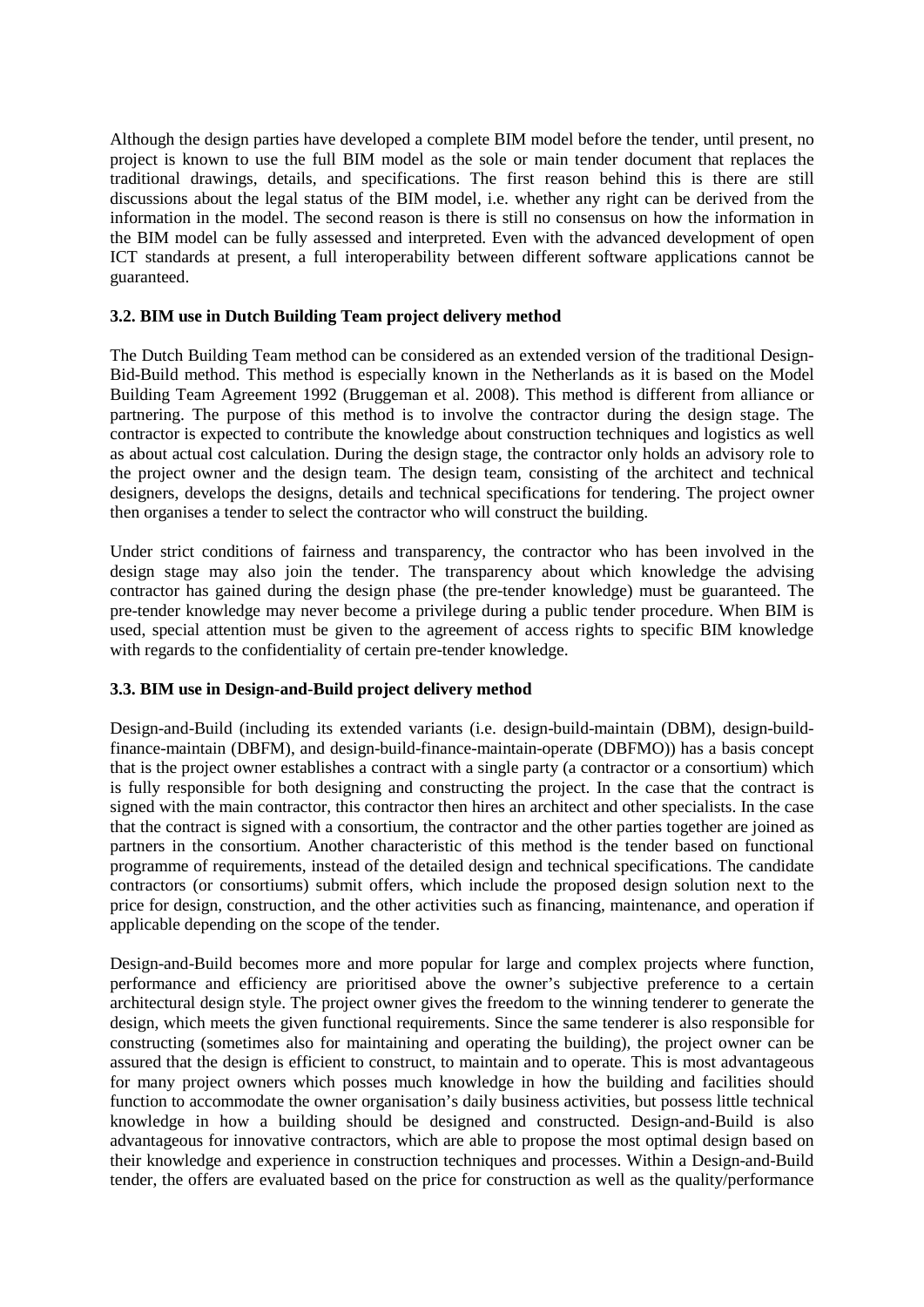of the proposed design, instead of solely based on the lowest price for constructing the owner's predefined design. In Design-and-Build, the traditional borders between tasks and occupational groups become blurred since architects, consulting firms, contractors, subcontractors, and suppliers all together stand on the supply side while the project owner remains on the demand side. Such configuration puts the architect, engineer and contractor in a very different position that influences not only their roles, but also their responsibilities, tasks and communication with the client, the users, the team and other stakeholders (Sebastian 2011).

How does the use of BIM affect the contractual relationship? On the one hand, collaborative working using BIM does not necessarily change the liability position in the contract and the division of risks, nor does it obligate an alliance contract (ConsensusDOCS 2008; Chao-Duivis 2009). On the other hand, implications in terms of tender requirements regarding BIM should be anticipated. In Designand-Build tender, BIM can be considered as: 1) a means to be used in developing, realising, and operating the real building; or 2) a product to be delivered next to the real building.

Conform to the principle that the project owner only defines the functional and performance requirements for the building; the contractor (or the consortium, which includes the architect, contractor and other parties) has the freedom in the way and the means for developing and realising the building. When BIM is considered simply as a means, in theory, the project owner cannot enforce the use of BIM and does not have to pay for the cost of BIM development. In such a situation in a number of projects, BIM is used based on the initiative of the main contractor (or another party that leads the consortium). Next to the advantage of using BIM for coordination, BIM brings added values for the main contractor which is responsible for the total project throughout different project phases. The advantage of BIM increases in a long-term contract, which includes maintenance and operation of the building. The agreement on the BIM system to be set-up, the working procedures to be followed, and the standards to be used will entirely be decided by the consortium members. Without the agreement on the use of a neutral or open BIM, the main contractor or the leading party in the consortium may require the other parties to use the BIM approach most familiar to it. The consortium agreement should address the cost incurred at each consortium member in order to comply with the required BIM approach.

When the BIM model (a virtual building model) is considered as a product to be delivered next to the real building, the project owners ought to establish the programme of requirements for the virtual building including the ICT requirements for BIM development, next to the programme of requirements for the real (physical) building. In this way, the project owner can ask for certain BIM systems and modelling structures, which are the most suitable for its organisation and purposes, for instance: the use of the BIM model for portfolio management across different projects or the use after the Design-and-Build contract period ends. There should also be clear tender evaluation criteria and formal procedures to assess the virtual building and the real building.

When evaluating the tenders, the project owner needs to assess the resources (and the respective price) to be dedicated for realising the real building and those dedicated for developing the BIM systems and model. The distinction between the cost for the real building and the cost for BIM should be transparent. Only by doing so, the project owner can objectively evaluate the price-quality ratio of the products. The cost for BIM development is supposedly lowest for the contractors with the most knowledge and experience in BIM.

#### **3.4. BIM use in Integrated Project Delivery (IPD)**

A rather new concept called Integrated Project Delivery (IPD) was coined to facilitate the collaborative processes using BIM (AIA California Council 2007 & 2010; CRC Construction Innovation 2009). In recent years, several IPD projects have been realised, among others in the USA. The unique characteristic of IPD is that the three key parties in a building project –the project owner, the architect, and the contractor– are bound together in a single IPD contract, starting from the initiation or the very-early phase of the project.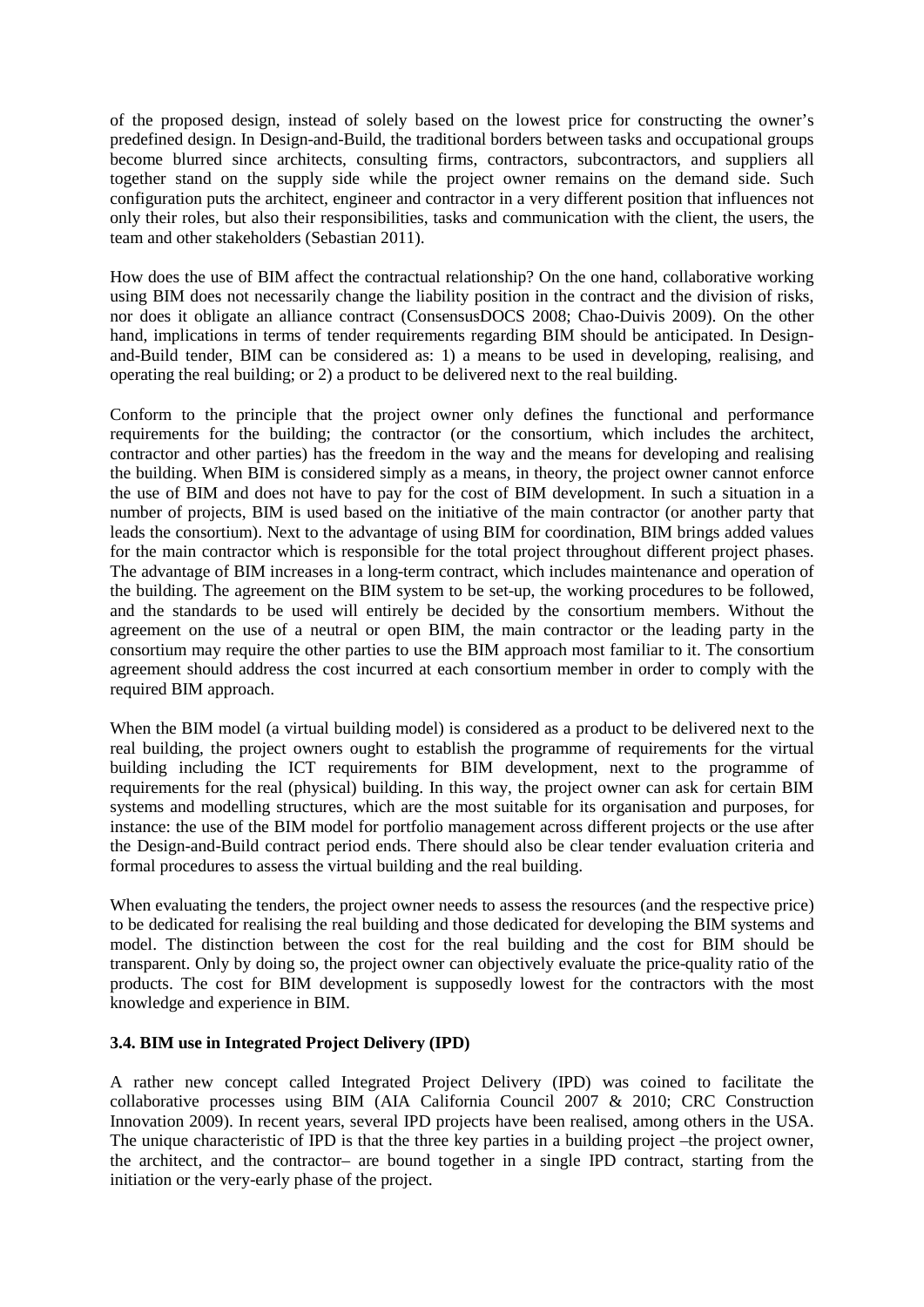The main purposes of the IPD method can be summarised as:

- to optimise the integrated collaborative processes supported by BIM;
- to involve the contractor as an equal partner since the initiation of the project;
- to define and validate the project goals together by the three key parties;
- to make major decisions based on consensus by the three key parties;
- to avoid time and cost consuming claim processes by no-claim agreement between the key parties;
- to promote trust in the collaboration through an open-book project accounting system and a transparent division of profits and risks according to the formula agreed beforehand.

IPD is developed to encourage and to facilitate an open and integrated collaboration throughout the whole building project with the support of BIM. During the implementation of IPD in recent projects, among others as described by AIA California Council (2010), several challenges have been identified. First, despite the use of open standards for BIM and continuing improvements, certain interoperability problems remain unsolved due to the shortcomings of the ICT standards and software applications. Second, many negotiations and much legal advice are needed to establish an IPD contract. At a time when neither the building programme nor the conceptual design is developed, the three key parties (the project owner, the architect and the contractor) must sign a binding contract with a no-claim clause. In certain situations the key parties decide to deviate from a full IPD to a modified Project Alliance contract to limit individual risks and to allow limited claims.

Up to now, there is neither legal tendering framework nor standardised formal working procedure for IPD method. Many government organisations are restrained to implement IPD due to the obligation to hold public tenders involving multiple candidates, in contrary to detailed negotiations with limited number of parties prior to an IPD contract. Moreover, the public tenders are evaluated against strictlydefined price-related criteria conform to the project owner's programme of requirements or design specifications. According to IPD, these elements are yet to be developed by the key parties after the contract is signed.

## **4. REFLECTION ON BIM BEST PRACTICES IN THE NETHERLANDS**

In the following, several BIM based projects in the Netherlands are described and the performance of multidisciplinary collaboration in relation to the selected project delivery method is analysed. In March 2010, Bouwend Nederland –the professional association of Dutch construction companies– together with TNO –the Dutch research institute of applied sciences– organised a competition titled "How Smart is Your BIM?", in conjunction to the national exhibition of Buildings and ICT. Companies from the Dutch construction sector demonstrated their BIM models and processes which were implemented in real projects. The main goal of the competition was to assess the practical achievements of using BIM in practice. By doing so, it was expected that the real added values and shortcomings of BIM would become evident as the lessons learned for the ongoing innovations in the construction sector (Bouwend Nederland 2011).

The nominated projects were evaluated by an expert jury consisting of an academic scientist (Prof. Dr. Bauke de Vries from Eindhoven Technical University), an applied-research scientist (Mr. Peter Bonsma, MSc. from TNO), and an experienced BIM consultant (Mr. Hans Hendriks from DeBIMSpecialist). The comprehensive evaluation criteria were used, covering 1) the performance of collaboration using BIM; 2) the richness and the effective reuse of information in the BIM model; and 3) the appropriate applications of open ICT standards, tools, and software. These criteria were based on the main aspects of the BIM performance measurement tools used in The Netherlands and in the USA (Sebastian and Van Berlo 2010; Succar 2010).

Based on the result of the preliminary selection round, 5 BIM based projects submitted by 7 different companies were nominated as finalists. These represent a variety of project types and disciplines. The submitting participants were 5 architectural firms, 1 MEP engineering firm, and 1 contractor. The finalist projects included 3 housing projects and 2 public building projects.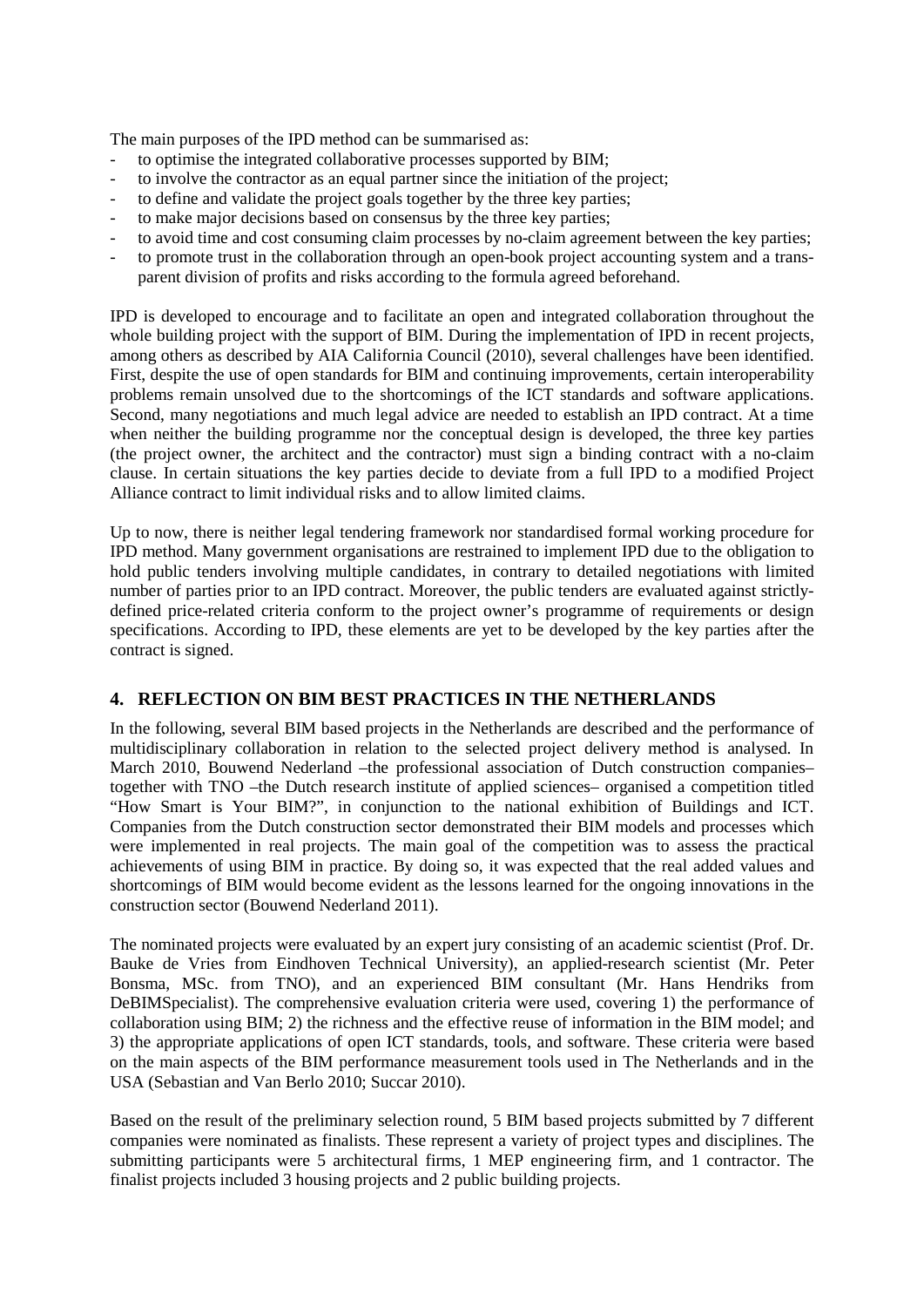#### **4.1. BIM use in housing projects**

There are three BIM based housing projects nominated as finalists. All of them were carried out through the traditional project delivery.

The first project was a residential building in Wassenaar, submitted by Martijn Verbeek, an architect from Naaldwijk. Although the scale of the house was rather small, energy sustainability was prioritized in the design requirements. Next to the purpose of an effective communication with the project owners and other project participants, BIM was used for energy simulations and analyses during the design. Much attention was also given to effectively use of BIM for the technical detailing. The second project was a public housing project in Aalten, submitted by ZEEP (an architectural firm from Amersfoort formerly known as Poolen Architecten) and VECCINS 3D (an MEP engineering firm from Wezep). The building complex accommodated appartments for elderly people with care facilities. The architect and the MEP engineer extensively used BIM during the conceptual and technical design processes, and attempted to achieve a high efficiency in the collaborative working processes. The IFC open standard and certain BIM tools –including a centralised BIM model server– were deployed. The MEP engineer also used standardised building service components stored in a BIM object library.

In these projects (the housing projects in Wassenaar and in Aalten), BIM was initiated by the architect, who then asked the structural engineer and the MEP engineer also to work with BIM. Each party made an agreement with the project owner on the design and engineering fees including the required effort to setup and develop BIM. The architects and engineers were paid based on the working hours on the project. Although there was no objective financial evaluation on these projects, all project stakeholders basically agreed that the extra investment paid by the project owner for BIM and integrated design process in the early phase would be compensated by the saving in the later phase. Redesigns and ad hoc modifications due to the design errors resulted from the unsynchronised information from different disciplines would not occur as all information was integrated and validated in the BIM model. The contractor was not yet involved during the development of BIM in the design and engineering phases.

The third BIM based housing project was submitted by Bouwbedrijf Flipse (a contractor from Koudekerke) and WTS Architecten (an architectural firm from Vlissingen). This project was located in Koudekerke and resulted from an initiative of a group of SMEs in the local building sector to apply an integrated design approach based on supply-chain integration. The main goal was to minimize design errors and the respective ad hoc repair work during the construction through the improved communication and coordination. BIM was, therefore, developed together by these different parties. This was clearly demonstrated in the completeness of the BIM model, i.e. the inclusion of information from architectural, structural, and MEP disciplines. The IFC open standard was partly used for integration of information generated by different software applications. The project stakeholders previously worked together in other projects. The project owner was a project developer, which was also the main contractor. Each party put effort and resources in the BIM implementation. Such an informal teamwork commitment based on trust was unique considering that these parties still used the traditional contractual agreement. Based on this positive experience, they intended to establish a kind of partnering agreement or a project-based comakership. This could be successful among a small number of parties with strong trust-based relationship and as long as the private project owner directly involves both in initiating the project (e.g. as a project developer) and in carrying out the project (e.g. as a contractor).

#### **4.2. BIM use in public building projects**

Two of the five nominated BIM based projects were medium and large-scaled public buildings, i.e. a school and a hospital.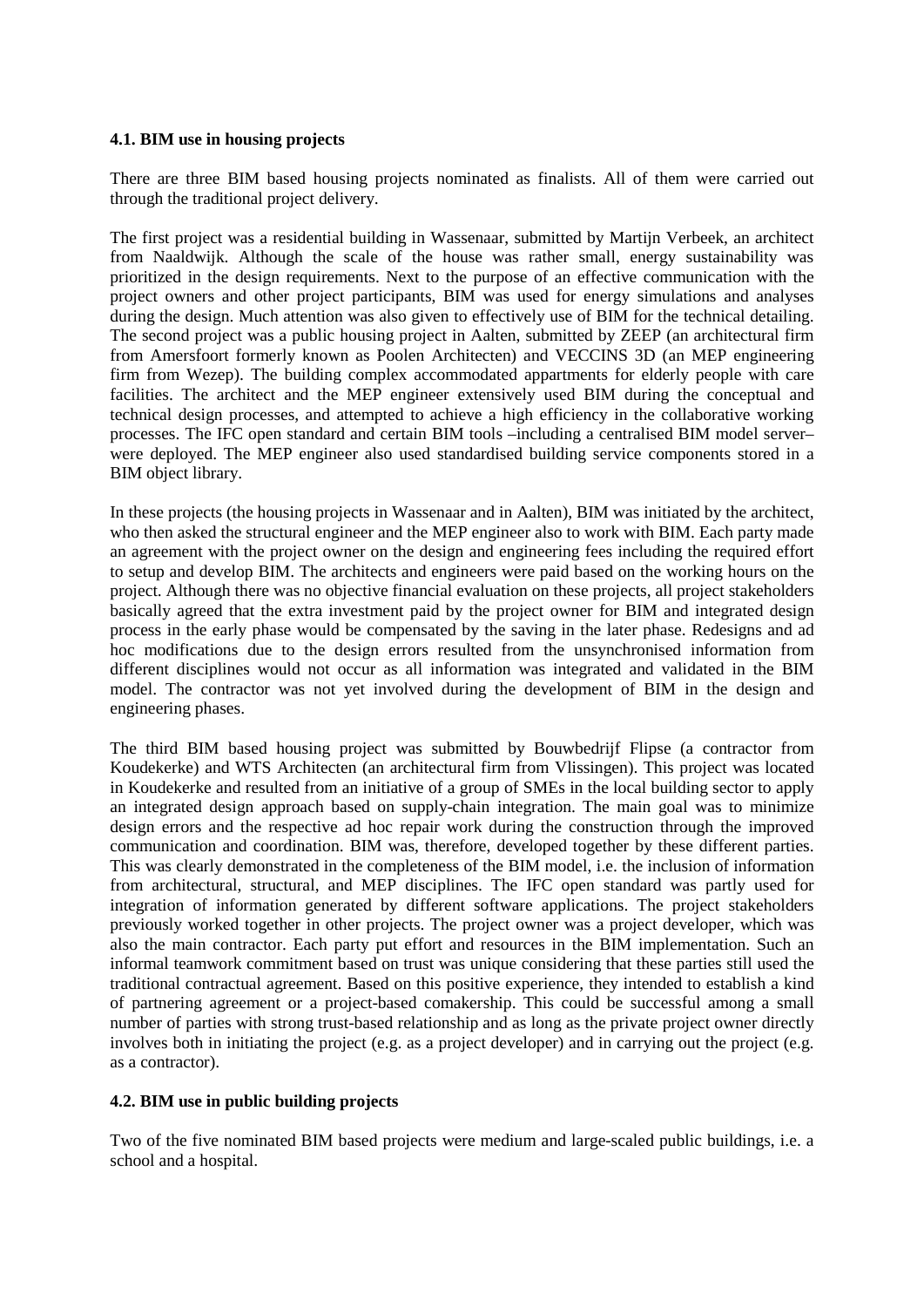The BIM based school building project in Veenendaal was submitted by BuildingInfoArchitects (an architectural firm from The Hague) in cooperation with ZEEP (an architectural firm from Amersfoort formerly known as Poolen Architecten). The building comprised 13,500 sqm floor area. While ZEEP as the main architect developed the design, BuildingInfoArchitects was in charge of developing the BIM model. The structural engineer was then involved to integrate the structural design in the BIM model. In addition to the use for 3D visualisation to support the communication with the project owner and end-users, the BIM model was also useful to calculate the floor area and building volume for repetitive validations of the user functional requirements during the design process. Much information necessary to apply for a building permit was derived directly from the BIM model. For the agreement on the collaboration within the project, the so-called "Living Building Concept" was adopted. This concept promoted a more flexible agreement between the project owner and the other project stakeholders in case of design modifications conform to the changing user requirements (Ridder 2006). The concept aimed at providing the project owner with a maximum flexibility in the project plan to anticipate the changing user requirements. In this sense, the project owner could partly influence the execution of the project depending on the need for change, instead of (totally) hand over the project to the contractor after the tender. BIM was very useful as the architect and contractor worked closely together. However, the project suffered several setbacks as it appeared to be difficult to fit the Living Building Concept into the existing project delivery and legal frameworks. Much time was spent to examine possible combinations of Design-and-Build and the Dutch Building Team methods. As a result of the uncertainties, the initial architect and the contractor withdrew and the process was restarted. The contractual agreement was finally settled with a project developer, which was also the contractor for this project. BIM was then implemented by the architects under commissioning of the new project developer / contractor.

The other public building project nominated was the BIM based hospital building project in Amersfoort, submitted by AtelierPRO (an architectural firm from The Hague). The project comprised a large-scaled hospital building complex covering 113,000 sqm floor area. The building complex included various facilities, such as emergency rooms, operation rooms, laboratories, hospital bedrooms, a policlinic, utility rooms and a parking garage. The BIM implementation in this project was characterised by the close collaboration between the architect and the contractor in developing the BIM model for use throughout different project phases. Well-structured and formalised working procedures, which were established in the early phase, contributed in the high consistency of the modelling process and the model. The BIM model was used for 3D visualisation, cost calculation, and generation of technical details, specifications and bill of materials. The project was basically carried out based on the traditional Design-Bid-Build method. The design process was carried out by the architect together with the structural engineer and MEP engineer. When BIM was implemented, the integration between architectural and structural designs occurred within the same architectural firm which had an in-house structural design department. Subsequently, the information from the other firms, i.e. the specialist structural engineer and the MEP engineer, was added to the BIM model. Other than a common traditional project delivery method, during the developed design phase and prior to the tender for the construction work, the contractor became involved based on a special agreement which resembled the Dutch Building Team method. The involvement of the contractor during the design process and the collaboration between the architect and the contractor resulted in a solution for reusing the BIM model for the subsequent construction phase.

Based on the assessment of the submitted BIM models and the presentations by the nominees, the jury decided the winner of the competition, which was the public housing project in Aalten submitted by ZEEP (Bouwend Nederland 2011). The project and the involved participants were highly regarded for the appropriate use of BIM technologies to support open design collaboration. This underlined the added value of BIM, not only as a model containing rich information, but more importantly as a new possibility for different disciplines using different tools to integrate their information and working processes.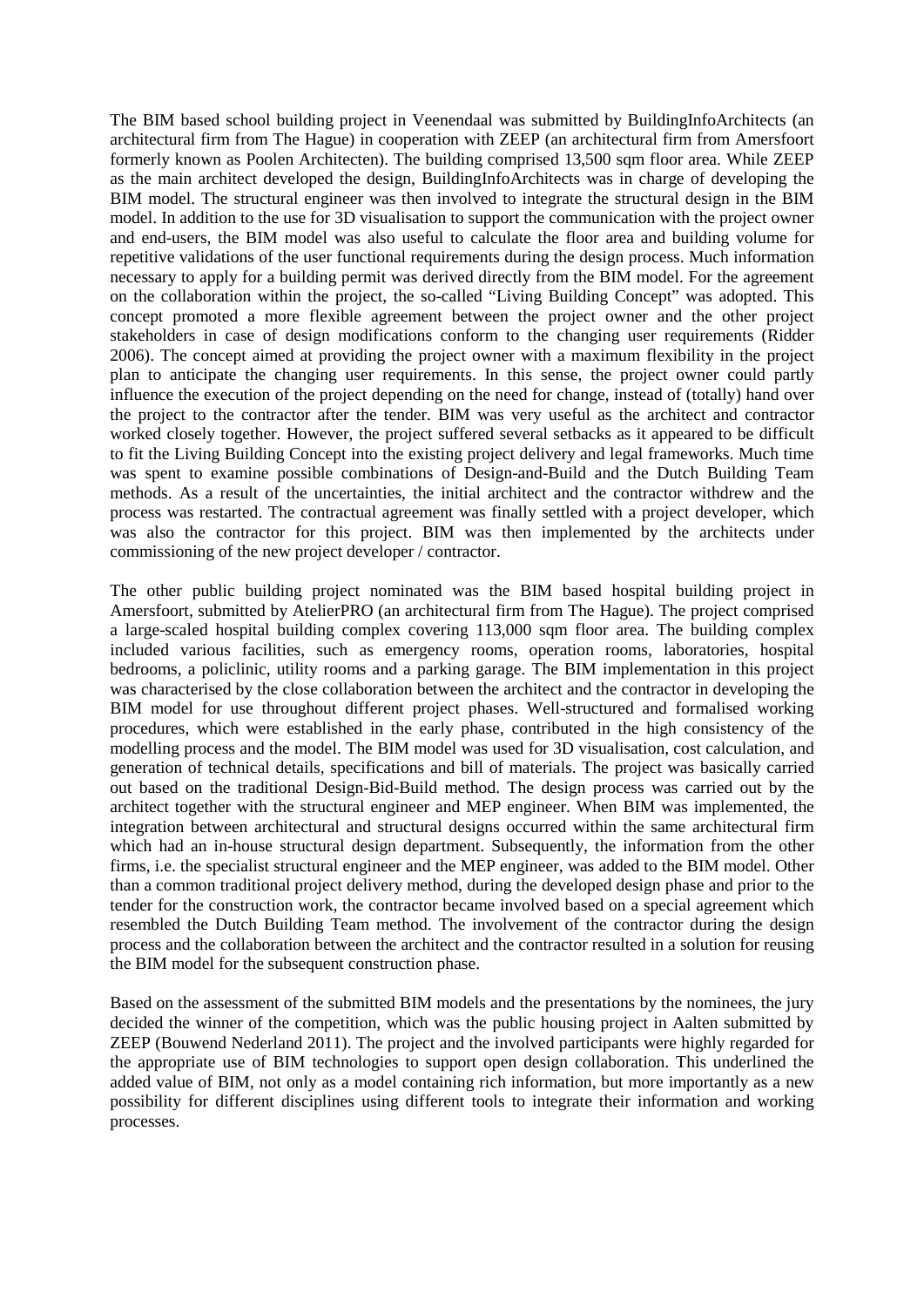# **5. CONCLUSIONS AND RECOMMENDATIONS**

#### **5.1. Conclusions**

The best practices in The Netherlands, which are analysed in this paper, show that BIM is useful for various project types: residential and public buildings, small and large-scaled projects, privately or (semi) publicly owned facilities, projects by SMEs and by large companies. Based on the analysis of literature and real practice, this paper concludes that BIM can be used in combination with any project delivery method. However, the effectiveness of BIM to support an integrated collaboration depends to the framework of each method and the scope and duration of the contract. The impact of BIM is the greatest when used in a complex project where the project stakeholders collaborate in an open and integrated way during a long time through the building life-cycle.

Although any project delivery method can be applied for a BIM based project, there are different challenges to the effectiveness of BIM according to the selected method. The separation between design and construction activities and responsible parties in the traditional Design-Bid-Build method hampers the integration of building life-cycle information in BIM. In the Dutch Building Team method, the open integration of knowledge in BIM is very difficult due to the requirement to 'protect' certain knowledge to allow a fair tender process to take place despite the contractor has been involved in the design process. In the Design-and-Build method, the project owner is supposed to establish a functional programme of requirements and hand over the execution of design, construction, etc. to the contractor. This means that after the tender, the project owner cannot actively involve in the project in design and construction. Consequently, a total integration of the knowledge from all parties from both the demand side and the supply side is less obvious. IPD foresees the signing of the contract between the project owner, the architect and the contractor before the detailed project plan and the design are created. This method is difficult to apply in a public tender which should be opened to large number of candidates and should be evaluated based on the price of the project.

Certain aspects of the project remain unchanged despite the use of BIM. The design –whether or not it is made and presented in a BIM model– remains the responsibility of professional and certified designers (architects and specialist designers), especially for the issue of a building permit. The construction work –whether or not it is carried out with BIM support– remains the responsibility of the contractor, especially regarding the construction techniques, safety and health during the construction process. Therefore, the division of risks between the project stakeholders, according to the selected project delivery method and contract model, is not changed by BIM. Nevertheless, as the information on the product (the building) and the processes (the way the building is to be realised) is integrated in one model, using BIM the project stakeholders can clarify the risks attached to each product or process component. Using BIM, hidden risks can be uncovered much earlier than in the traditional process. This will allow the stakeholders to anticipate the risks and to timely agree on necessary measures.

#### **5.2. Recommendations**

Since the existing project delivery methods were developed before the BIM era, and since the BIM based method (such as IPD) may not be suitable to the local tendering regulations in different countries, the project stakeholders should discover new possibilities for optimal achievements. Certain lessons can be learned from the best practices discussed in this paper, i.e. a project-based comakership, a more flexible Design-and-Build method refer to the dynamic life-cycle contract, and a partial application of the Dutch Building Team method. The existing contract models are not the barriers for BIM implementation. However, in order to avoid the effort of making a new formulation at the establishment of each project contract, it is highly recommended to develop and standardise a set of general contract conditions regarding a BIM project. An example of how some legal issues related to BIM can be addressed in the regulation can be found in the BIM Addendum which is widely used in the USA (ConsensusDOCS 2008). The existing national BIM guidelines, for instance in the USA, Finland and Australia (NIBS 2007; Senate Properties 2007; CRC Construction Innovation 2009)